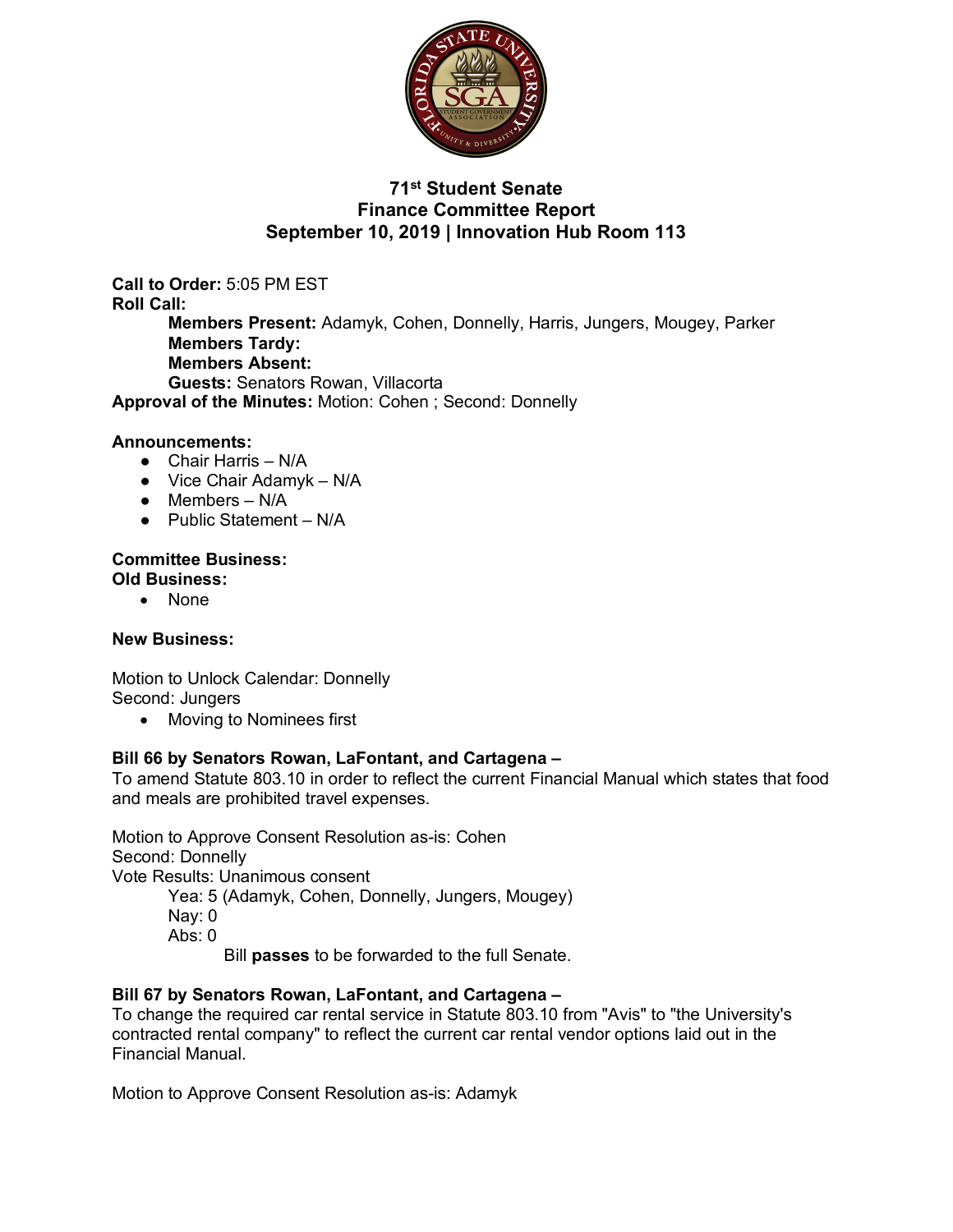

Second: Jungers

Vote Results: Unanimous consent

Yea: 5 (Adamyk, Cohen, Donnelly, Jungers, Mougey)

Nay: 0

 $Abs: 0$ 

Bill **passes** to be forwarded to the full Senate.

## **Bill 69 by Senator Ready –**

To allow duly elected members of the Union Board selected to serve on PAC or RTAC to immediately take their position upon appointment.

Motion to add Senator Cohen as co-sponsor: Adamyk Second: Donnelly **\*no objections\***

Motion to Approve Consent Resolution as-is: Adamyk Second: Donnelly Vote Results: Unanimous consent Yea: 4 (Adamyk, Donnelly, Jungers, Mougey) Nay: 0 Abs: 0 Bill **passes** to be forwarded to the full Senate.

## **PAC Consent Resolution Number 35 – 9/09/19**

- **The question is**; Is it the sense of the Senate Finance Committee that the Programming Allocations Committees' Consent Resolution sponsored by Senator Harmon be forwarded to the full Senate.
- **Organizations on the Consent Resolution – Total: \$2,769**
- Chinese Students and Scholars Association Funded in Food (\$2,000)
- InterVarsity Christian Fellowship Funded in Clothing (\$769)
- Fashion and Design Club Zero-Funded in PAC (\$0)

Motion to Approve Consent Resolution as-is: Donnelly Second: Jungers

Vote Results: Unanimous consent

Yea: 5 (Adamyk, Cohen, Donnelly, Jungers, Mougey)

- Nay: 0
- $Abs: 0$

PAC Consent Resolution **passes** to be forwarded to the full Senate.

# **RTAC Consent Resolution Number 34 – 9/09/19**

- **The question is**; Is it the sense of the Senate Finance Committee that the Resource for Travel Allocations Committees' Consent Resolution sponsored by Senator Murcia be forwarded to the full Senate.
- **Organizations on the Consent Resolution – Total: \$3,576**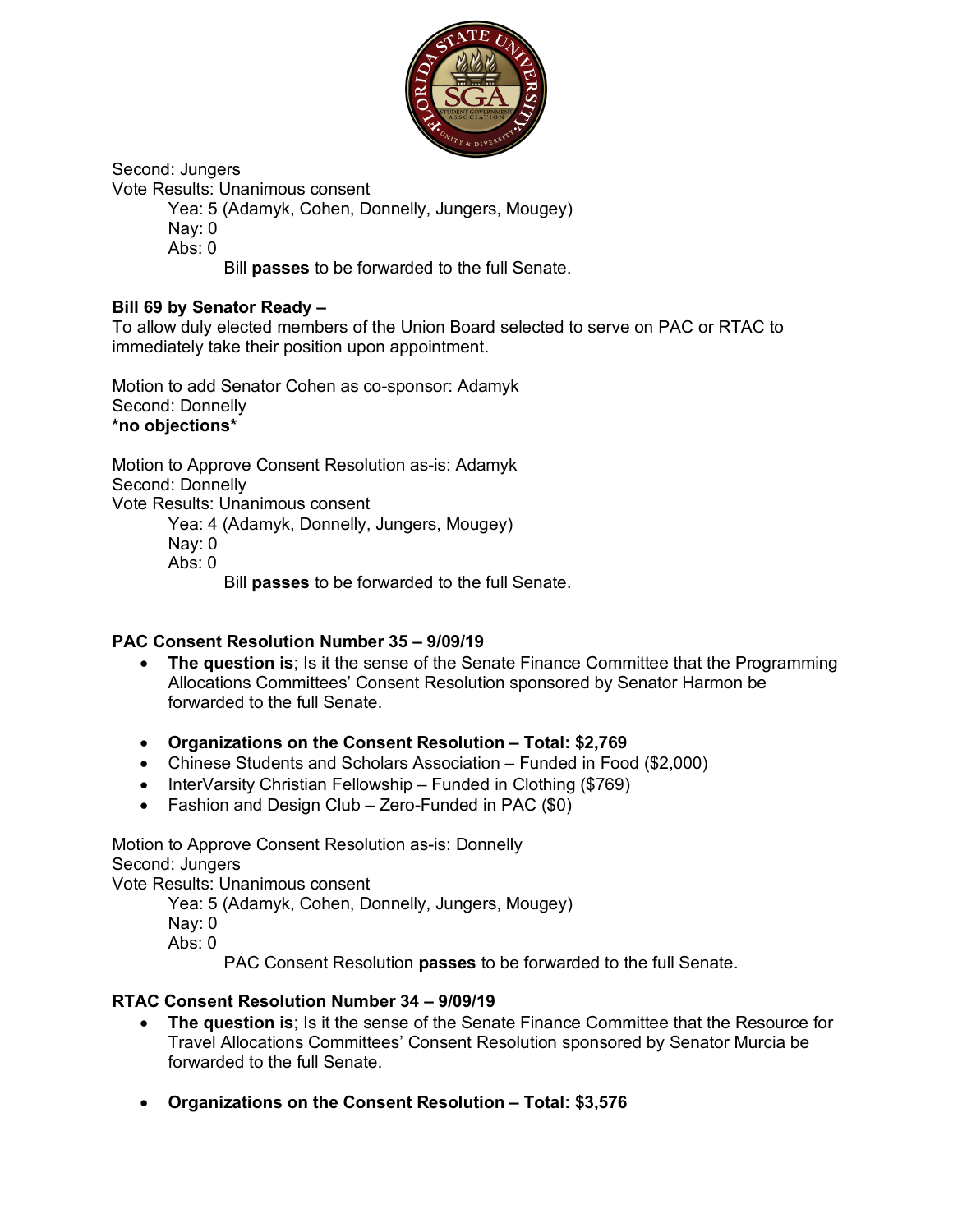

- InterVarsity Christian Fellowship Funded in Registration (\$1,000)
- The Big Event Funded in Travel (\$1,180), Lodging (\$300), Registration (\$1,096)

Motion to Approve Consent Resolution as-is: Cohen Second: Jungers

Vote Results: Unanimous consent

Yea: 5 (Adamyk, Cohen, Donnelly, Jungers, Mougey)

Nay: 0

Abs:  $0$ 

RTAC Consent Resolution **passes** to be forwarded to the full Senate.

## **Confirmations and Nominees:**

Sabrina Herrera – PAC

Questions:

Adamyk:

What former experience with handling a limited budget do you have? Handled budget in high school, had to deal with SGA funding for pep rallies, etc. Are you involved with any organizations outside of SGA? Not currently. Donnelly: How will you tell org that you cannot fund them? If asking price is unreasonable, will ask if org. can find lower price, but if not, then will have to get funding elsewhere. Want to make sure everyone has equal opportunity in getting funds. Mougey:

Do you feel you can take on this role while adjusting to life as a Freshman? Already held a position in SGA and very good at balancing time among other activities. Parker:

What did you learn over the summer?

Cooperation among various committees and organizations to do what is best for the organization.

Motion to forward the candidate: Cohen

Second: Parker

Vote Results: Unanimous consent

Yea: 6 (Adamyk, Cohen, Donnelly, Jungers, Mougey, Parker)

Nay: 0

Abs: 0

Candidate **passes** to be forwarded to full senate.

Gianna Berrouet – RTAC Questions:

Adamyk: Are you involved with any other organizations on campus or in community? Intern for the Florida Democratic Party Donnelly: Are you financially certified?